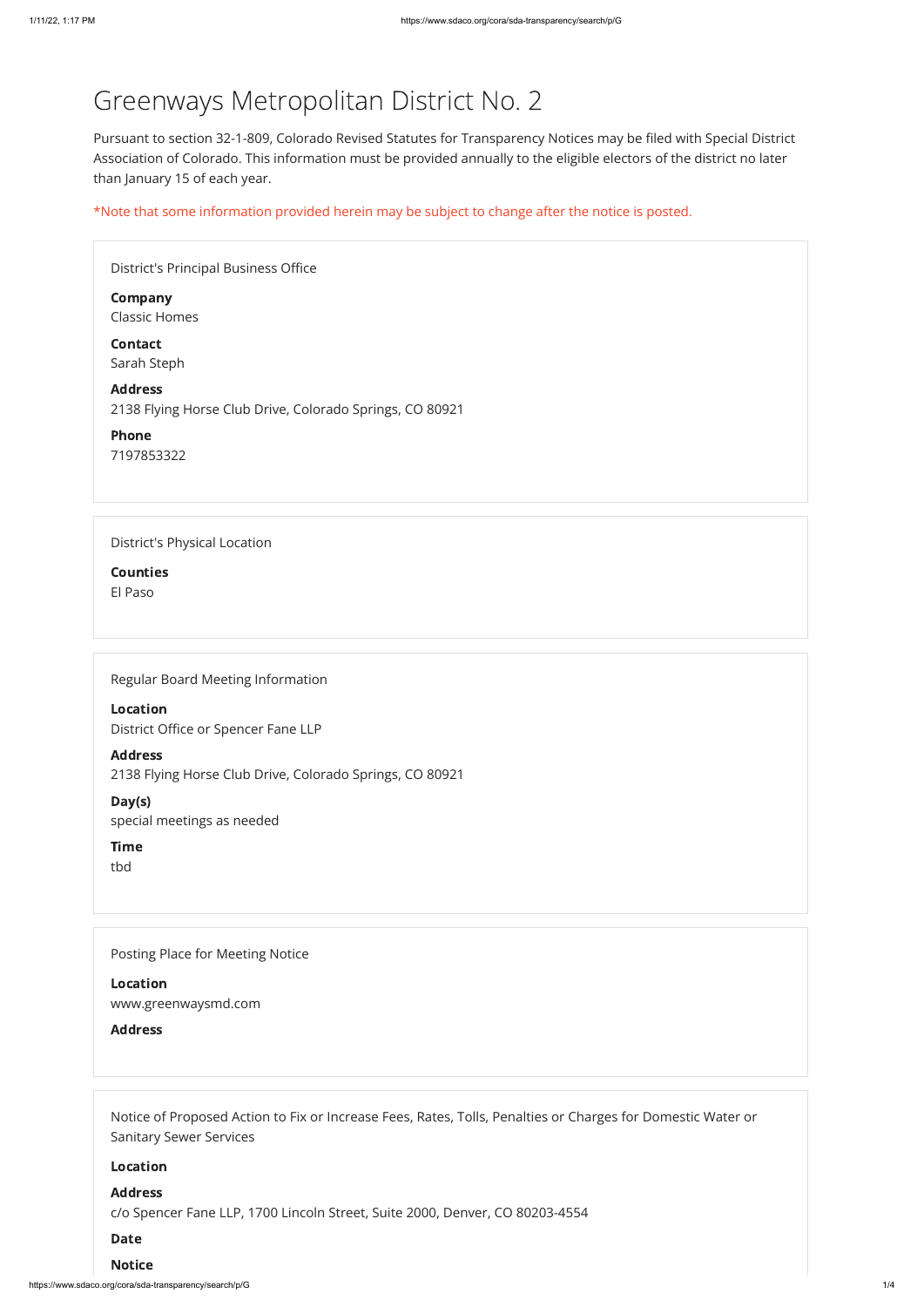https://www.sdaco.org/cora/sda-transparency/search/p/G 2/4

Current District Mill Levy

Mills 44.530

Ad Valorem Tax Revenue

Revenue reported may be incomplete or unaudited as of the date this Notice was posted.

Amount(\$)

0.00 (2021 unaudited)

Date of Next Regular Election

Date 05/03/2022

Pursuant to 24-72-205 C.R.S

The district's research and retrieval fee is \$33.58 for per hour

#### District Policy

Contact the person named below regarding the Board's policy for research and retrieval of the District's public records.

#### District contact information for open records request:

Russell W. Dykstra

Names of District Board Members

# Board Member 2

Board President Name James Boulton

#### Board Member 3

Contact Info rdykstra@spencerfane.com

Election No, this office will not be on the next regular election ballot

### Name

Douglas Stimple

## Contact Info

rdykstra@spencerfane.com

### Election

Yes, this office will be on the next regular election ballot

Name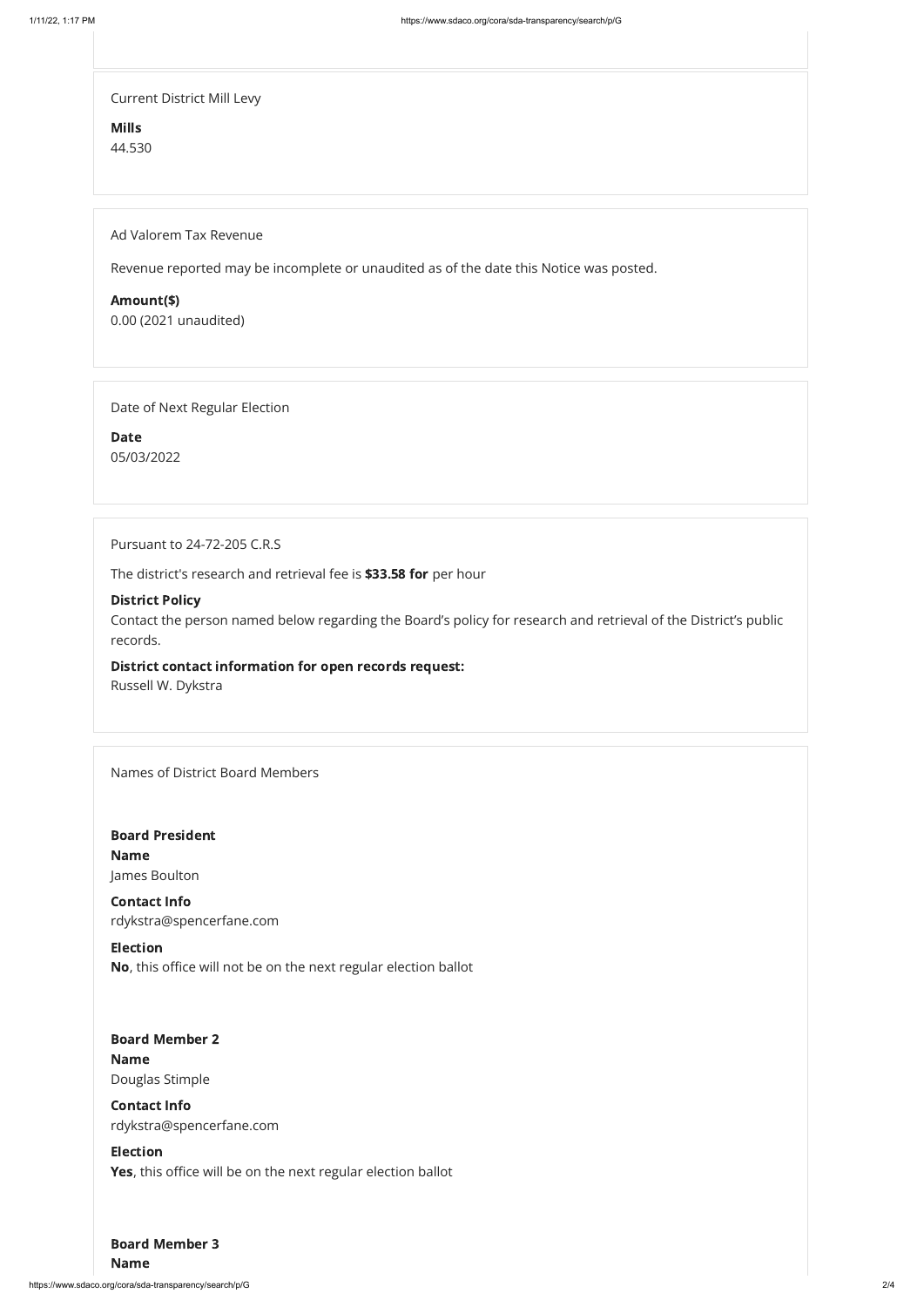## Election Yes, this office will be on the next regular election ballot

### Board Member 6

George Lenz

# Contact Info rdykstra@spencerfane.com

## Board Member 4 Name Joseph Loidolt

# Board Member 5 Name Jerald Richardson

Contact Info rdykstra@spencerfane.com

## Election

No, this office will not be on the next regular election ballot

# Board Member 7 Name N/A

Contact Info rdykstra@spencerfane.com

## Election No, this office will not be on the next regular election ballot

Name N/A

### Contact Info

Election No, this office will not be on the next regular election ballot

Contact Info

Election No, this office will not be on the next regular election ballot

Board Candidate Self-Nomination Forms

Any eligible elector of the special district who desires to be a candidate for the office of special district director must file a self-nomination and acceptance form or letter with the designated election official.

Deadline for Self-Nomination Forms

Self-nomination and acceptance forms or letters must be filed not less than 67 days before the date of the regular election.

District Election Results